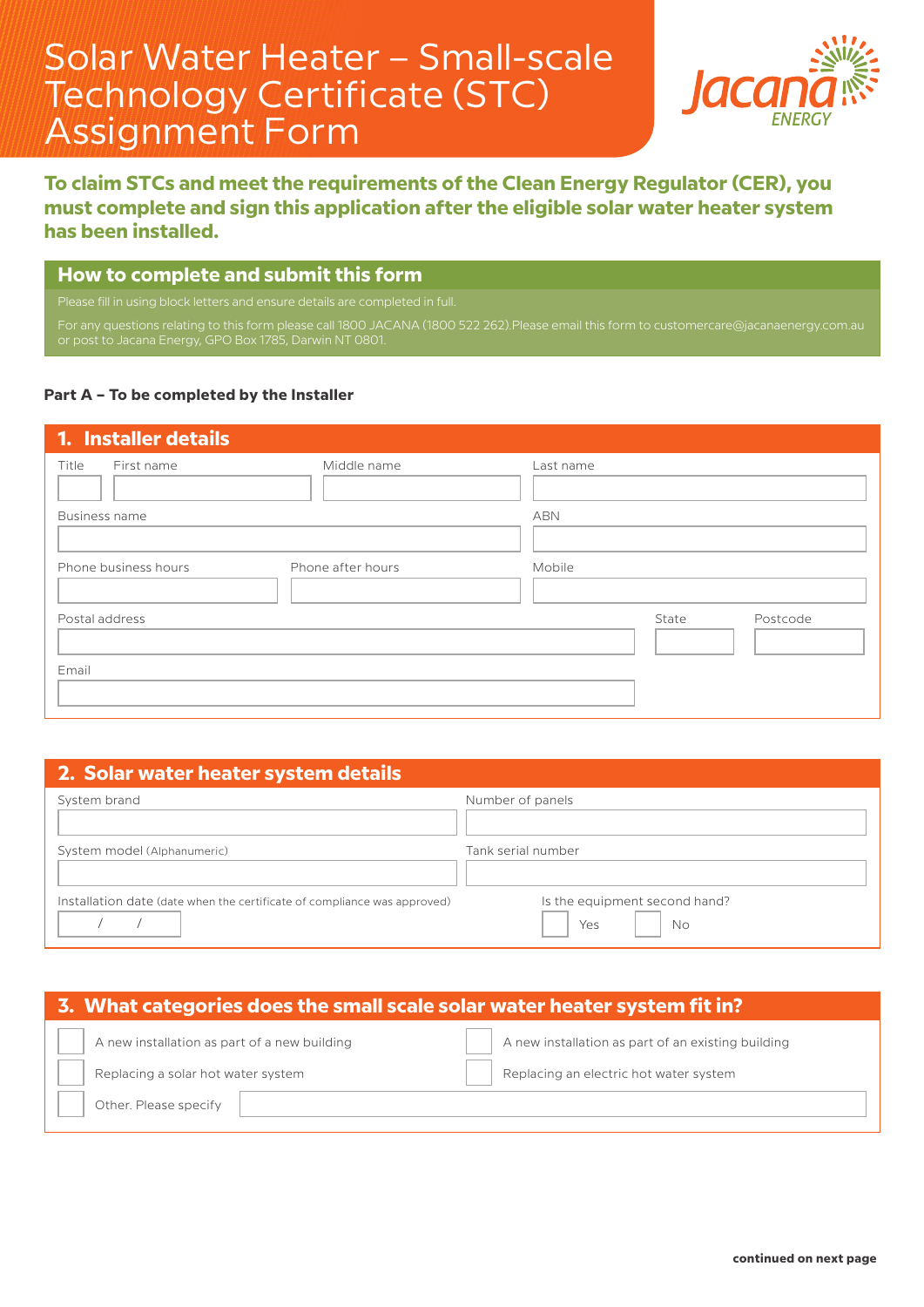#### **Part A Continued**

| Yes (Please provide signed statutory declarations 1-1210 and 2-1210 with application)<br>Νo | 4. Is the solar water heater system bigger than 700L? |  |  |  |  |
|---------------------------------------------------------------------------------------------|-------------------------------------------------------|--|--|--|--|
|                                                                                             |                                                       |  |  |  |  |

# **5. Is there more than one solar water heater system on the property?**

Yes (Please provide a detailed map or GPS coordinates of systems, including serial numbers)

No

| <b>6. Building information</b> (Tick all that apply) |                       |            |        |  |  |
|------------------------------------------------------|-----------------------|------------|--------|--|--|
| Single Storey                                        | Residential           | Commercial | School |  |  |
| Multi Storey                                         | Other. Please specify |            |        |  |  |

| 7. Mandatory document checklist                                                      |                                                                                         |
|--------------------------------------------------------------------------------------|-----------------------------------------------------------------------------------------|
| Copy of the installation report/record                                               | Signed statutory declarations 1-1210 and 2-1210 (if<br>applicable)                      |
| Copy of the Section 40 Certificate of Compliance                                     | Detailed map or GPS coordinates of systems, including serial<br>numbers (if applicable) |
| Copy of the Electrical Certificate of Compliance                                     |                                                                                         |
| Invoice provided by Installer containing BSB and<br>bank account details for payment |                                                                                         |

### **Part B – To be completed by the Installation Owner**

| 8. Installation owner details  |                   |                     |       |          |
|--------------------------------|-------------------|---------------------|-------|----------|
| Title<br>First name            | Middle name       | Last name           |       |          |
| Business name (if applicable)  |                   | ABN (if applicable) |       |          |
| Phone business hours           | Phone after hours | Mobile              |       |          |
| Unit no<br>Street no<br>Lot no | Street name       |                     |       |          |
| Suburb                         |                   |                     | State | Postcode |
| Postal address                 |                   |                     | State | Postcode |
| Email                          |                   |                     |       |          |